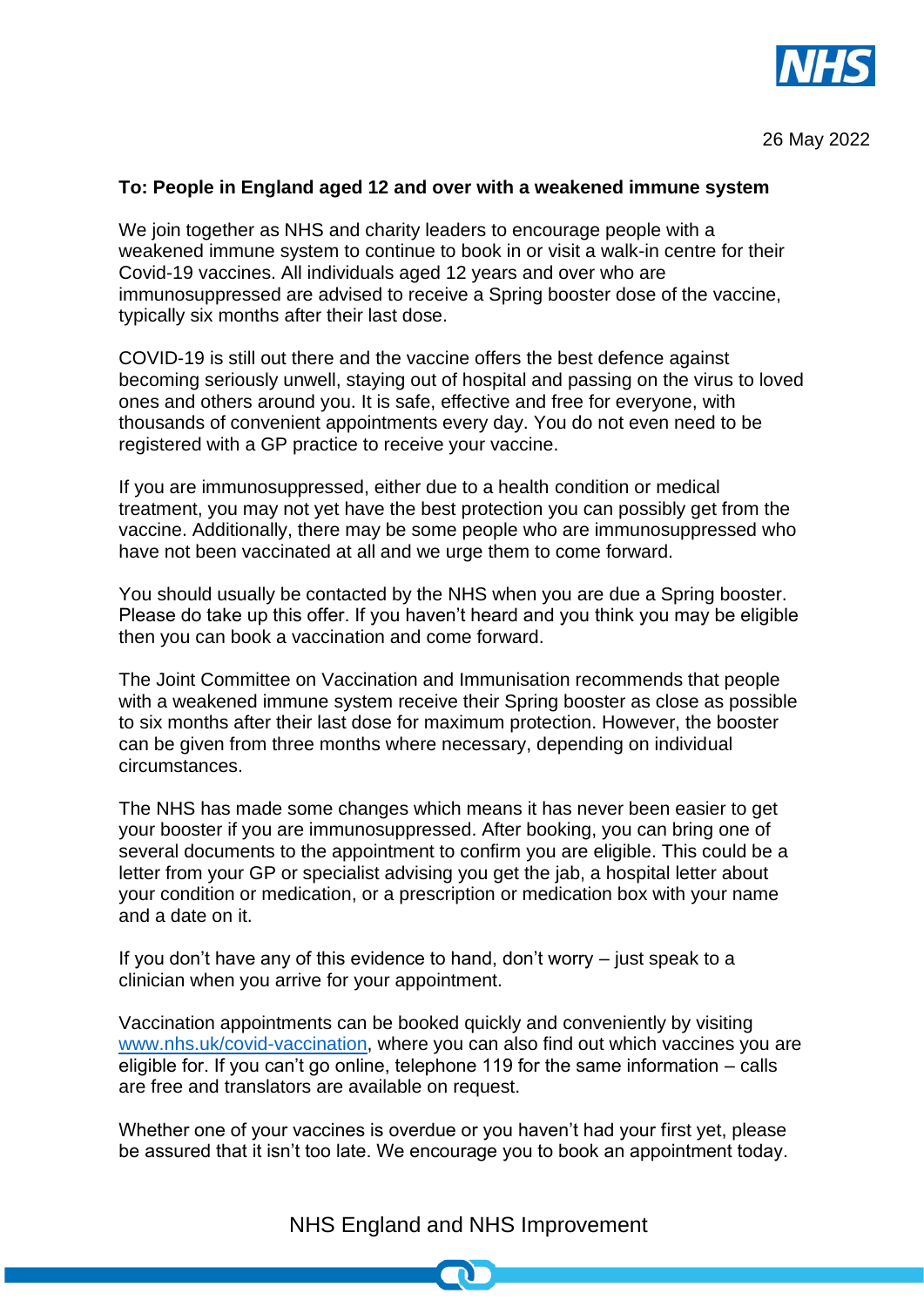Yours sincerely,

Professor Stephen Powis, National Medical Director, NHS England and NHS Improvement Steve Russell, National Director for Vaccinations and Screening, NHS England and NHS Improvement Dr Nikita Kanani MBE, Deputy Senior Responsible Officer, NHS Vaccine Deployment, and Medical Director for Primary Care, NHS England and NHS Improvement Dr Jonathan Leach OBE, Medical Director for COVID-19 Vaccination, NHS England and NHS Improvement Dr Bola Owolabi, Director, Healthcare Inequalities, NHS England and NHS Improvement Henny Braund MBE, CEO, Anthony Nolan Gemma Peters, CEO, Blood Cancer UK Genevieve Edwards, CEO, Bowel Cancer UK William Jones, CEO, Brainstrust Alex Lochrane, CEO, The Brain Tumour Charity Baroness Delyth Morgan, CEO, Breast Cancer Now Mr Sharif Kaf Al-Ghazal, President, British Islamic Medical Association Pamela Healy OBE, CEO, British Liver Trust Matthew Patey OBE, CEO, British Skin Foundation Dr Sanjeev Patel, President, British Society for Rheumatology Professor Frank Chinegwundoh MBE, Chair, Cancer Black Care Ian Walker, Executive Director of Policy, Information and Communications, Cancer Research UK Jane Lyons, CEO, Cancer52 Rev Charles Kwaku-Odoi, Chief Officer, Caribbean and African Health Network Eddie Chan, Co-Chair, Chinese Welfare Trust Sarah Sleet, CEO, Crohn's and Colitis UK Louise Ansari, National Director, Healthwatch England Umesh Sharma, Chair, Hindu Council UK Samantha Dixon, CEO, Jo's Cervical Cancer Trust Nick Turkentine, CEO, Kidney Cancer UK Paul Bristow, CEO, Kidney Care UK Zack Pemberton-Whiteley, CEO, Leukaemia Care Fiona Hazell, CEO, Leukaemia UK Paul Howard, CEO, LUPUS UK Dr Anthony Cunliffe, National Clinical Advisor Primary Care, Macmillan Cancer **Support** Nick Moberly, CEO, MS Society Sophie Castell, CEO, Myeloma UK Deborah Gold, CEO, National AIDS Trust Dr Charlotte Augst, CEO, National Voices Ali Stunt, CEO, Pancreatic Cancer Action Diana Jupp, CEO, Pancreatic Cancer UK Laura Kerby, CEO, Prostate Cancer UK Helen McAteer, CEO, The Psoriasis Association Richard Davidson, CEO, Sarcoma UK Sue Farrington, CEO, Scleroderma & Raynaud's UK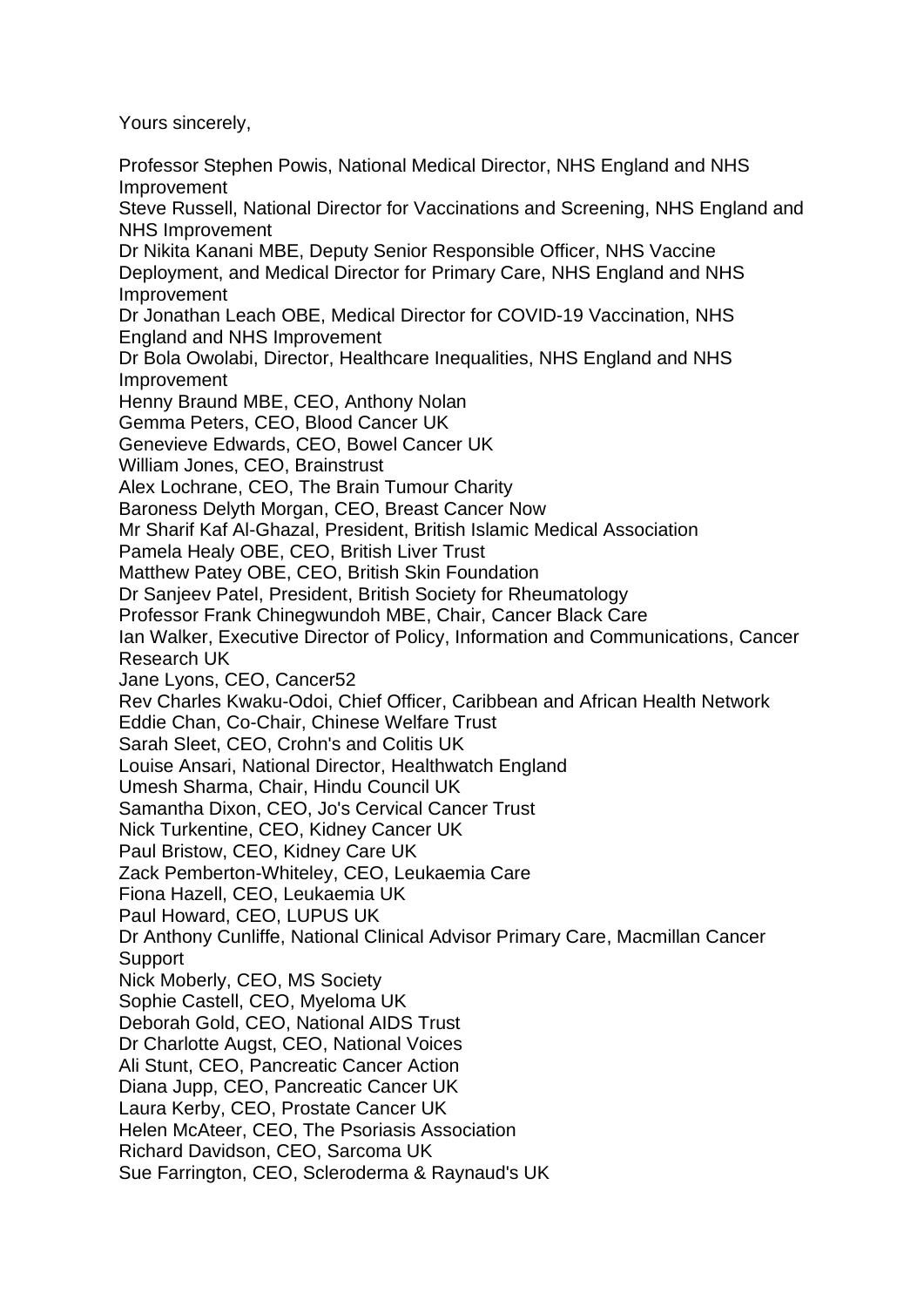Emma Willis, Co-CEO, Shine Cancer Support Kirit Mistry, Chair, South Asian Health Action Dr Binita Kane, Co-Founder, South Asian Heritage Month Annwen Jones OBE, CEO, Target Ovarian Cancer Kate Collins, CEO, Teenage Cancer Trust Ian Green, CEO, Terrence Higgins Trust Deborah Alsina MBE, CEO, Versus Arthritis





the brain cancer peopl

**BRITISH ISLAMIC** 

**British Society for** Rheumatology

MEDICAL ASSOCIATION



**CHADITY** 

**BRITISH** LIVER TRUST























 $UK$ 



**CANCER RESEARCH**